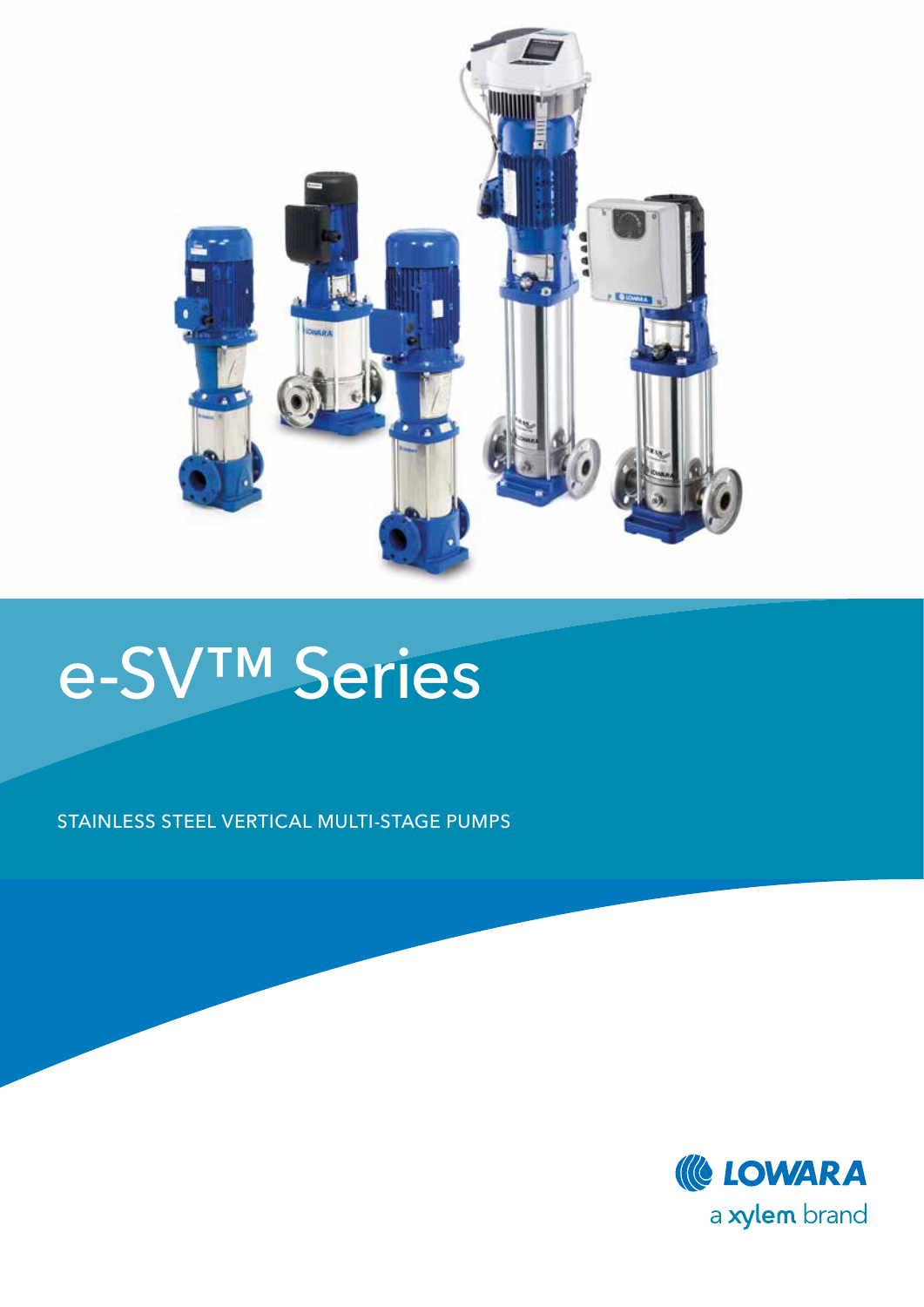# Hydraulic performance range

# extra efficient

The e-SV™'s hydraulics, combined with a high-effi ciency motor (IE3) deliver maximum efficiency.

## easy to maintain

The e-SV™'s design allows removal of the mechanical seal without having to remove the motor, reducing repair time by up to 50%. A standard DIN mechanical seal, wearing components, service tools and standard IEC motors enable faster and easier maintenance and servicing.

### energy saving

Pumps are among the largest users of industrial energy. Do your part to reduce CO<sub>2</sub> emissions and your impact on the environment - and improve your bottom line - by taking advantage of the e-SV™'s lower energy requirement. Use a e-SV™ pump along with a variable speed drive such as Xylem's Hydrovar® or its Smart version, and save even more energy and money.



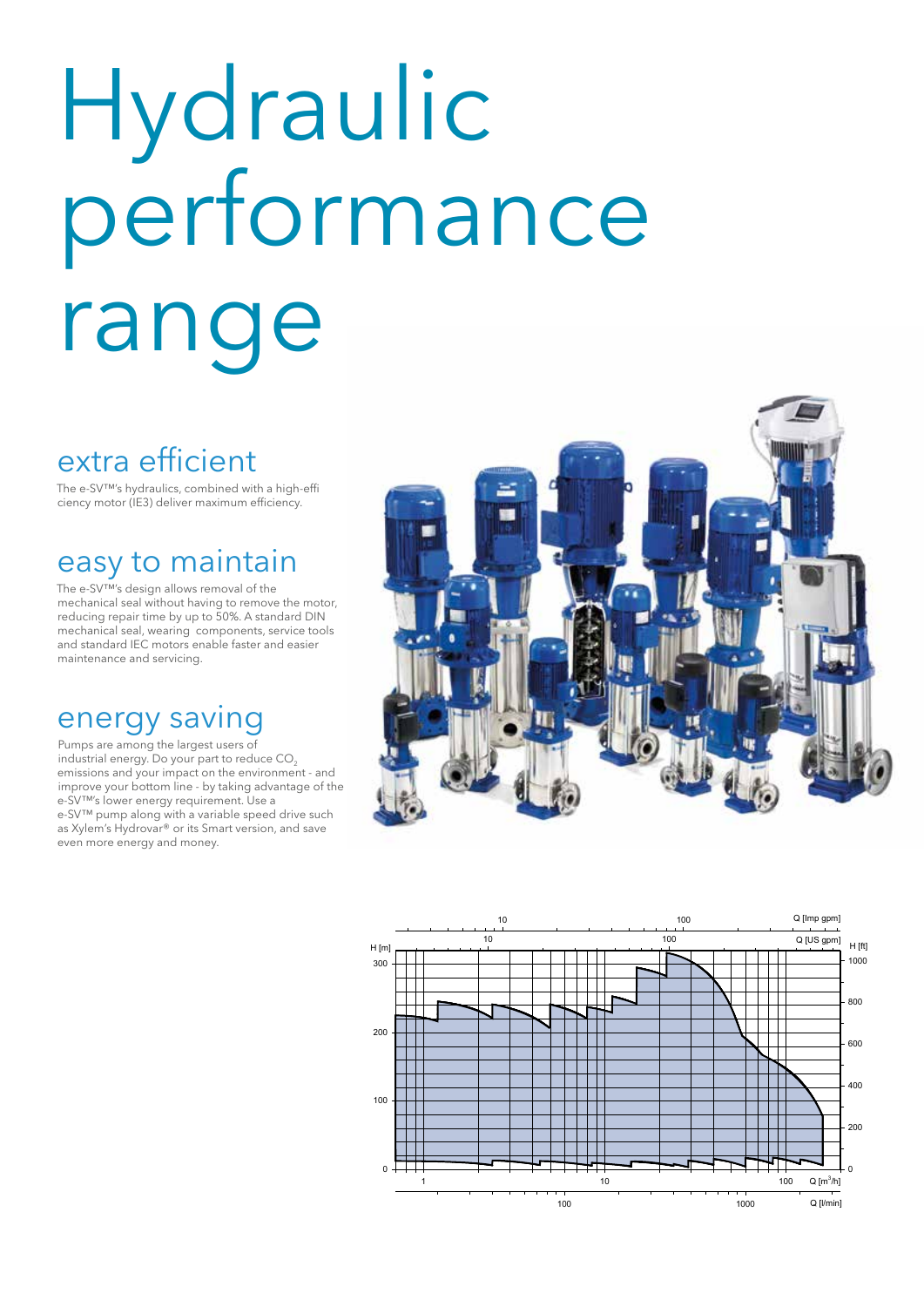#### Benefits.

The e-SV™ range of pumps features 11 models, and can be specially configured for a wider range of applications. The line is interchangeable with Lowara's SSV series of vertical multi-stage pumps for added flexibility in meeting pumping requirements. Additionally, five e-SV™ manufacturing facilities around the world provide shorter lead times and faster service.

#### Applications.

Water supply and pressure boosting Water treatment Light industry Irrigation and farming

Heating, ventilation and air-conditioning

#### Specifications.

| Delivery          | up to 160 m <sup>3</sup> /h                      |
|-------------------|--------------------------------------------------|
| Head              | up to 330 m                                      |
| Power supply      | three-phase and single-phase                     |
|                   | 50 and 60 Hz                                     |
| Power             | standard motors from 0.37 kW to 55 kW            |
| Maximum operating | PN25-40 for sizes 1-22SV; PN16, PN25,            |
| pressure          | <b>PN40</b> for sizes 33-125                     |
| Temperature of    | -30°C to +120°C standard version                 |
| pumped liquid     |                                                  |
| Protection        | <b>IP55</b>                                      |
| Insulation class  | F                                                |
| Variable speed    | with Hydrovar <sup>®</sup> and other VFDs; Smart |
| (on pumps and     | version with IE5 permanent magnet                |
| Booster Packages) | motor and embedded drive                         |

# Special versions.

Low NPSH

High Pressure up to 45 bars

High Temperature up to 150 and 180°C

Passivated and Electropolished

Horizontal installation

#### Space saving